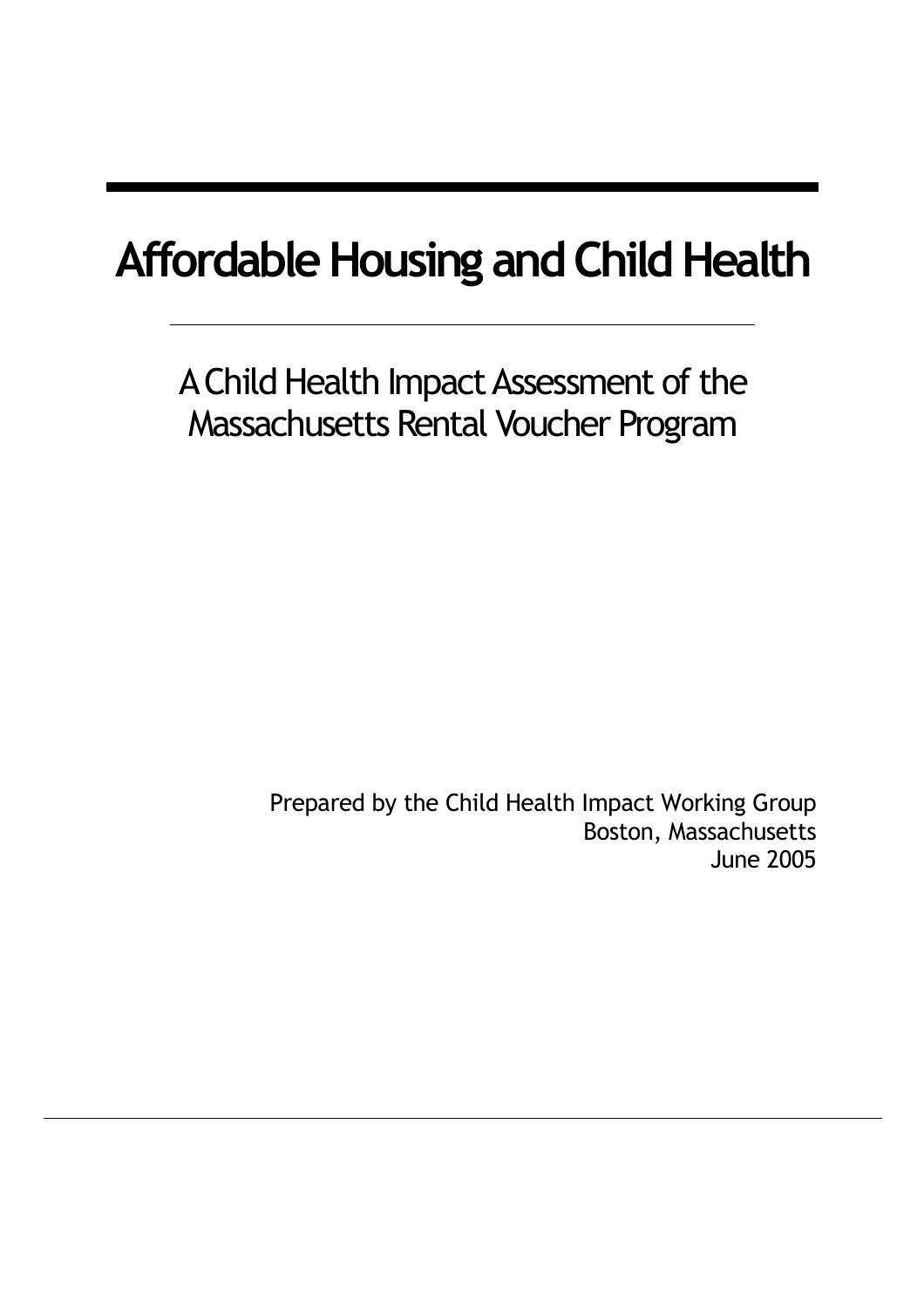### **Child Health Impact Assessment Working Group Participants**

**Lauren A. Smith, MD, MPH,\*** Chairperson Associate Professor of Pediatrics Boston University School of Medicine Medical Director, Medical-Legal Partnership for Children Boston Medical Center

**Elizabeth W. Brown, MPH** Public Policy Doctoral Program McCormack Institute Center for Social Policy

**John Cook, PhD** Associate Professor Department of Pediatrics Boston University School of Medicine

University of Massachusetts, Boston

**Lindsay Rosenfeld, MS** Doctoral Student Harvard School of Public Health

**Emily Feinberg, ScD, CPNP** Assistant Professor Department of Maternal & Child Health, Boston University School of Public Health Department of Pediatrics Boston University Medical School

**Elizabeth Goodman, MD** Professor of Child and Adolescent Health Heller School for Social Policy & Management Brandeis University

**Milton Kotelchuck, PhD** Professor, Department of Maternal & Child Health Boston University School of Public Health

#### **Project Staff**

**Monisha Cherayil, BA\*** Family Advocacy Program Boston Medical Center

**Lynne Man, MS, MPH\*** Heller School of Social Policy and Management Brandeis University

**Robyn Riseberg, MD** Boston Combined Residency Program in Pediatrics

**\* Responsible for report preparation.**

**Ellen Meara, PhD** Assistant Professor of Health Economics Department of Health Care Policy Harvard Medical School

**Shari Nethersole, MD** Assistant Professor of Pediatrics Harvard Medical School Medical Director for Community Health Children's Hospital Boston

**Megan Sandel, MD** Assistant Professor Department of Pediatrics Director of Training Medical-Legal Partnership for Children Boston Medical Center Boston University School of Medicine

**Carol Simon, PhD** Director, Health Economics Program Associate Professor Department of Health Services Boston University School of Public Health

**Alison Staton** The Women's Union

**Virginia Weisz, JD\*** Senior Legal Consultant Family Advocacy Program Boston Medical Center

**Chen Kenyon, BA** Boston University School of Medicine

**Elly Tsai, MD** Tufts University School of Medicine

**Jennifer Kreslake, MPH\*** Boston University School of Public Health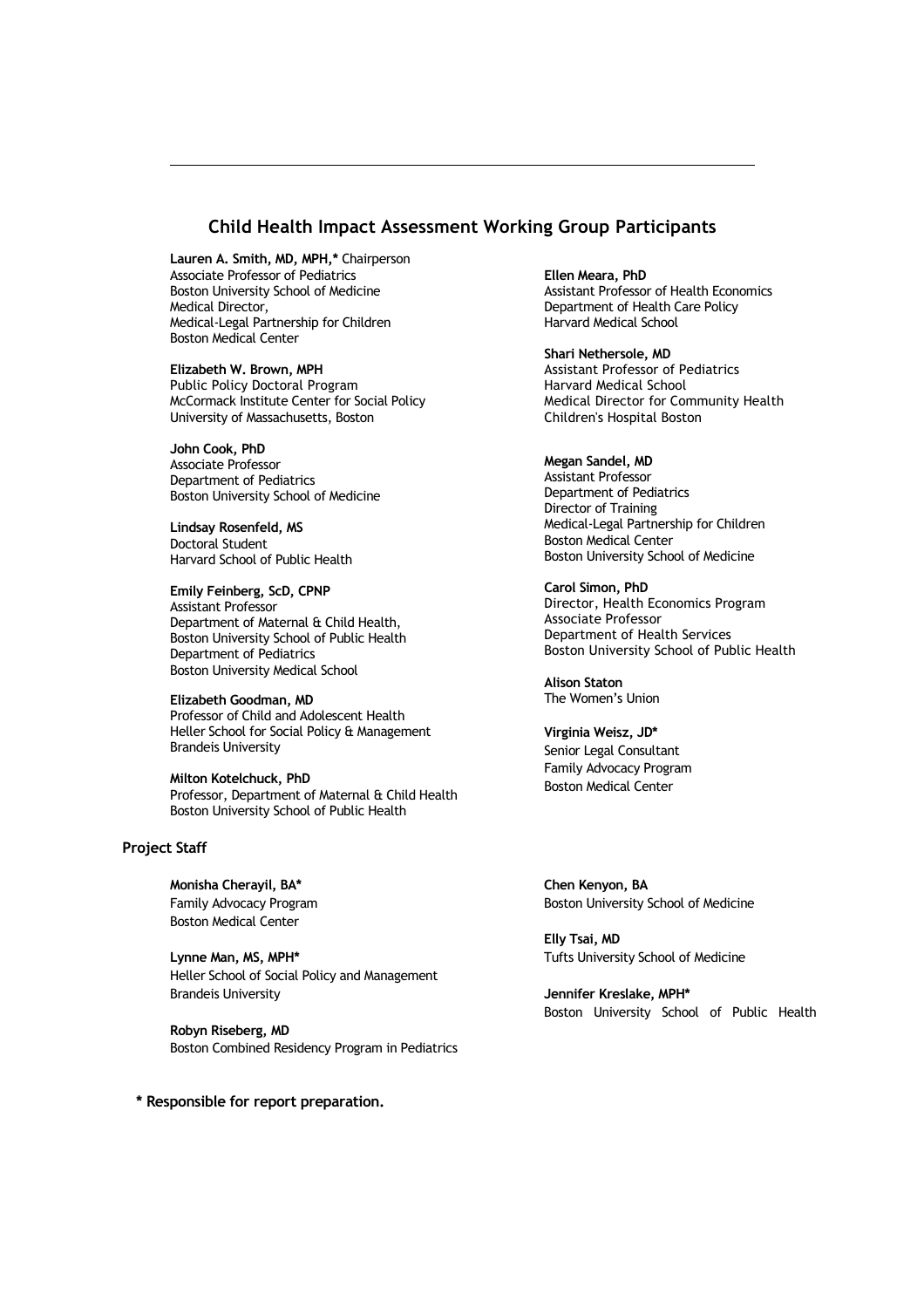# Executive Summary

Children's physical living environment, comprised of the housing and neighborhood where they reside, has a crucial impact on her health and well-being. Housing stability, affordability and quality, as well as neighborhood characteristics, determine the nature of this health impact. A Child Health Impact Assessment (CHIA) offers an objective, evidence- and experience-based method through which to evaluate the implications of policy, regulations, and legislation for children's health and well-being.<sup>1</sup> This report summarizes the findings of a CHIA of the Massachusetts Rental Voucher Program (MRVP), a housing assistance and homelessness prevention program, as well as proposed MRVP changes for FY2006.

# **Influence of Housing on Child Health**

The gap between high housing costs and income means many low-income families struggle to meet their housing needs or can only afford substandard, crowded housing. They are often "shelter poor", meaning they pay much more for rent than the 30% of income that defines "affordable housing." In fact, many pay more than 50% of their income for housing. Ninety percent of low-income renter households with children are considered to be "shelter poor", which means that they can not meet other basic needs after paying for their housing  $costs<sup>2</sup>$ . When they can no longer sustain this situation, they become homeless.<sup>3</sup>

Children in families confronting the results of unaffordable housing suffer long-term physical and developmental health effects that harm them and result in substantial economic costs to the Commonwealth. This report examines extensive research on housing and its influence on such childhood conditions as asthma, injuries, inadequate primary preventive care, mental health conditions, as well as developmental and educational attainment.

#### Housing conditions have a substantial impact on child health

 Children exposed to substandard housing conditions suffer an increased asthma burden, higher rates of infectious diseases, increased lead poisoning, and more childhood injuries, such as falls, death or injury due to fires or burns.

<sup>&</sup>lt;sup>1</sup> See Appendix I of full report for a more detailed description of the Child Health Impact Assessment concept and methodology. <sup>2</sup> Sard, B. Housing Vouchers Should Be a Major Component of Future Housing Policy for the Lowest Income

Families; United States Department of Housing and Urban Development. 2001.

<sup>3</sup> Joint Center for Housing Studies of Harvard University. State of the Nation's Housing; Cambridge, MA, 2003.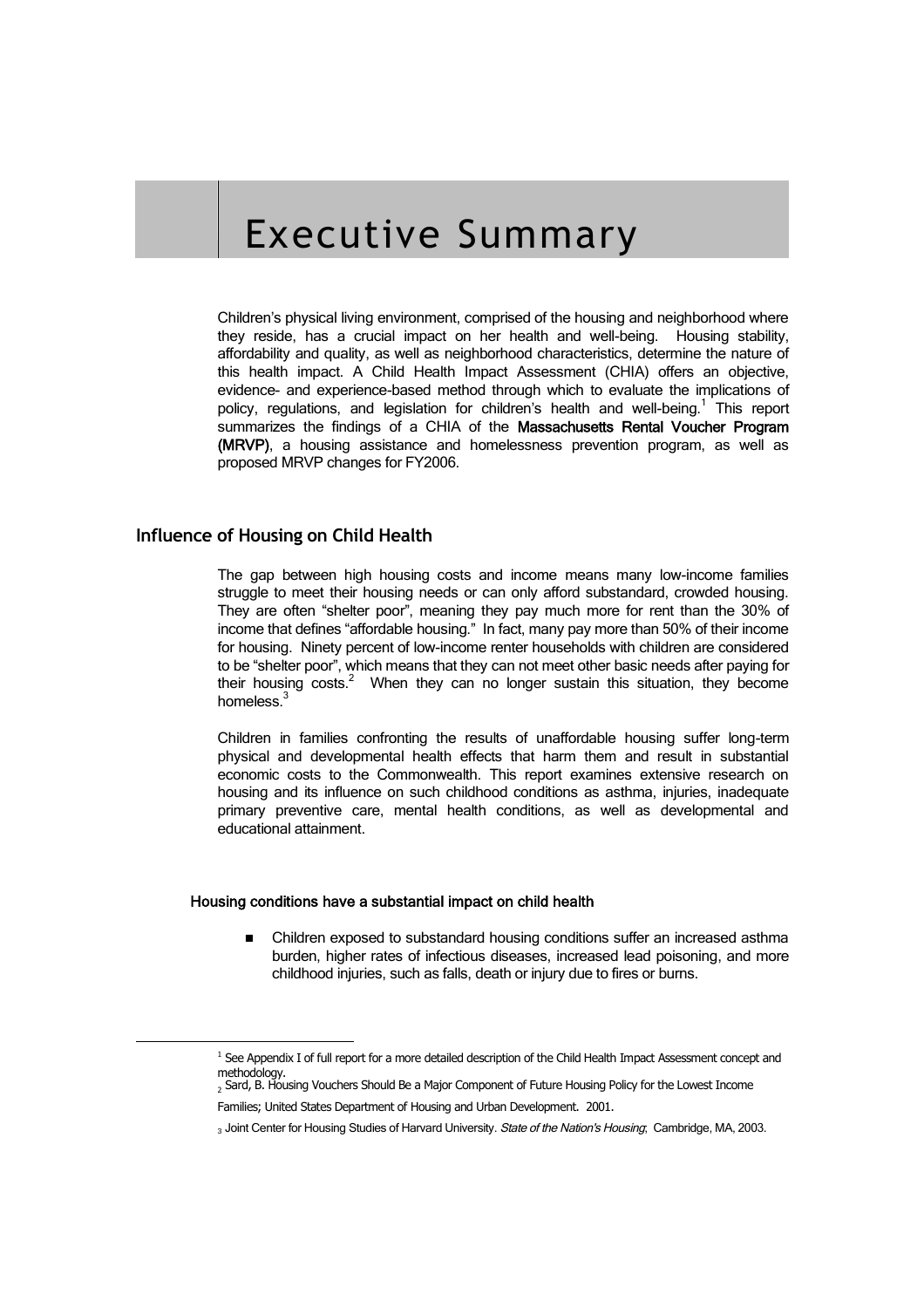Homelessness and housing instability have an adverse impact on the physical, mental and developmental well-being of children. These children:

- **Dealth** Often lack primary pediatric care, including immunizations, and lead and tuberculosis screening, and are more likely to have increased emergency department visits or hospitalizations;
- Are more likely to experience hunger and food insecurity;
- Have higher rates of mental health problems and educational problems, including special education use and grade repetition, at an increased cost of \$6700 and \$6800, respectively, per child.

Unaffordable housing requires families to make trade-offs between rent and other basic necessities, such as food or medical care. This leads to food insecurity, malnutrition, and missed preventative medical care, all of which have lasting effects on children's health and development.

# **Affordable Housing and the Massachusetts Rental Voucher Program**

Massachusetts is one of the least affordable states for housing in the United States. $4$ Affordable housing assistance for low-income families in Massachusetts is provided through several programs, including the state funded Massachusetts Rental Voucher Program (MRVP). MRVP provides rental assistance to eligible families that otherwise would be homeless or have to live in substandard, unsafe, unhealthy dwellings.

# **Implications of MRVP for child health and well-being**

The Governor, the House and the Senate made several proposals that would change the current Massachusetts Rental Voucher Program. The potential health impact on children of each proposed component is summarized in the following chart.

<sup>4</sup> Pitcoff W, Pelletiere D, Crowley S, Treskon M, and Dolbeare CN. Out of Reach 2004; National Low Income Housing Coalition. 2005.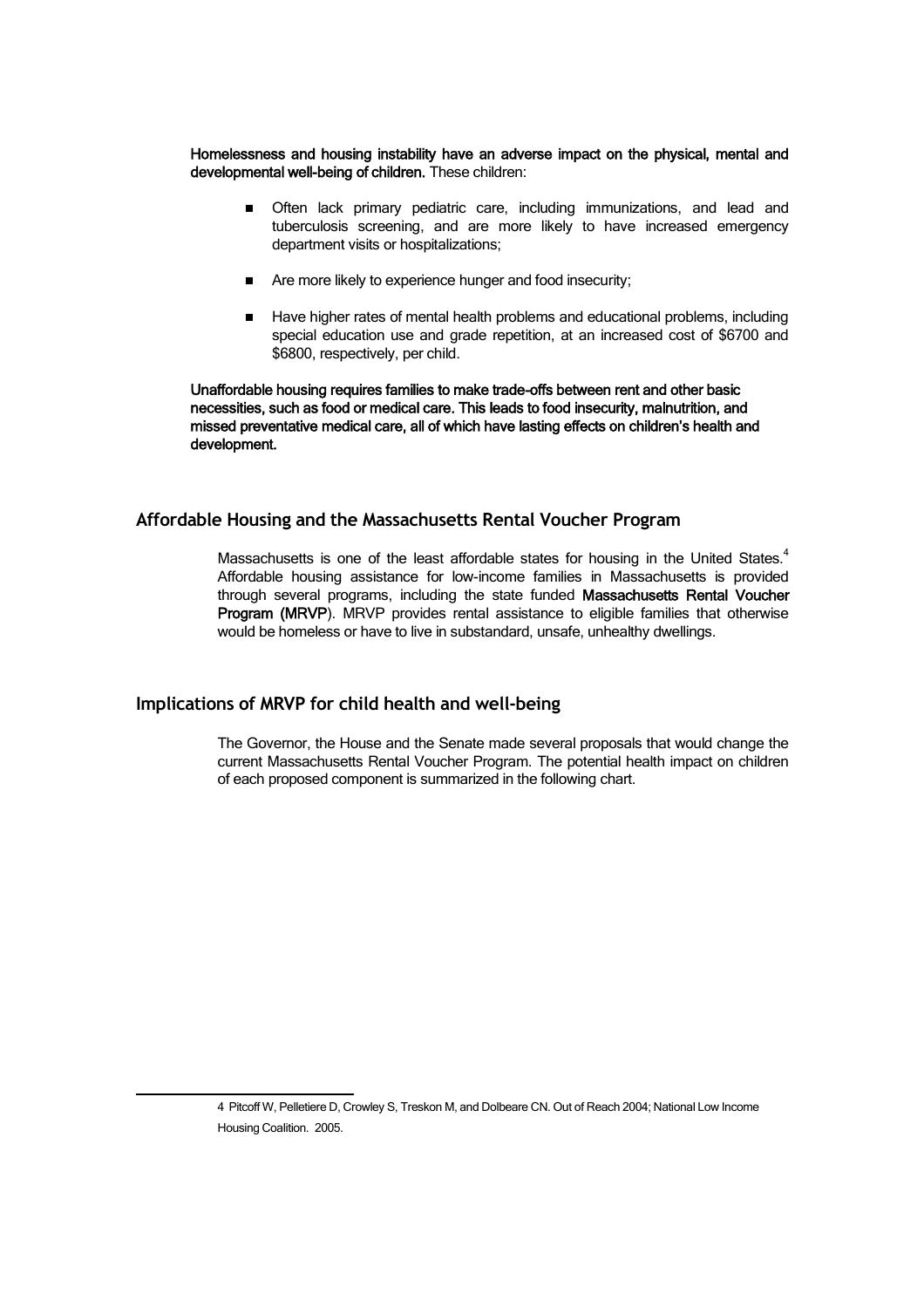| Program<br>Component                                        | Program Component or Proposal                                                                                                                                                                                                                                                                                | Direction, Type, Extent of Impact *                                                                                                                                                                                                                                                                                                                                                                                                                                              |
|-------------------------------------------------------------|--------------------------------------------------------------------------------------------------------------------------------------------------------------------------------------------------------------------------------------------------------------------------------------------------------------|----------------------------------------------------------------------------------------------------------------------------------------------------------------------------------------------------------------------------------------------------------------------------------------------------------------------------------------------------------------------------------------------------------------------------------------------------------------------------------|
| <b>Time Limits</b>                                          | Impose time limits on assistance:<br>36-month limit on continuous use of benefits<br>60-month limit on lifetime use of benefits<br>(Governor's Budget)                                                                                                                                                       | Direction - Negative for disenrolled families<br>Extent -- Significant<br>Proposal will:<br>1. Create difficulty finding safe, affordable housing.<br>2. Increase proportion of income spent on rent.<br>Impact:<br><i>ff</i> Food insecurity for those who reach limit by 50%<br>↑ Environmental exposures to known hazards                                                                                                                                                     |
| <b>Work</b><br>Requirements                                 | Require non-elderly, non-disabled household<br>members to work or participate in approved<br>alternative activities:<br>20 hours/week if youngest child is age 1-6 years<br>24 hours/week if youngest child is age 6-8<br>30 hours/week if youngest child is age 9 or older<br>(Governor's Budget)           | Direction - Negative for disenrolled families<br>Extent-Unclear. Depends on proportion not already<br>working or subject to TAFDC work requirements.<br>Proposal will:<br>1. Require families new to work force to find child care<br>2. Not provide increase in affordable child care<br>Impact:<br>Families disenrolled for noncompliance will be at risk of<br>housing instability and food insecurity will increase 50%<br>Children may be placed in substandard child care. |
| Increased<br>Frequency of<br>Eligibility<br>Redetermination | Re-determine eligibility semiannually rather than<br>annually.<br>(Governor's Budget)                                                                                                                                                                                                                        | Direction - Negative for disenrolled families<br>Extent - Moderate<br>Proposal will:<br>Result in disenrollments of families<br>Increase proportion of income spent on rent for<br>disenrolled families<br><i>Impact:</i><br>Families disenrolled will be at risk of housing instability<br>and food insecurity, with associated adverse child health<br>effects.                                                                                                                |
| <b>Tenant Rent</b><br><b>Contribution Cap</b>               | Subsidize households with mobile vouchers so<br>that they pay no more than 40% of income on rent<br>(Senate Budget)                                                                                                                                                                                          | Direction - Positive<br>Extent-Significant.<br>Proposal will:<br>1. Decrease the proportion of income spent on rent<br>2. Increase ability to meet other basic needs<br>Impact:<br>$\mathcal U$ Food insecurity and $\mathcal U$ Housing instability with<br>associated positive child health effects                                                                                                                                                                            |
| <b>Tenant Mobility</b>                                      | Gradually increase the number of mobile<br>vouchers actually in use: <sup>+</sup><br>Require DHCD to re-issue mobile vouchers<br>(within 90 days) that are ceded when households<br>exit the program<br>(Senate and House Budgets)<br>No language regarding reissuing mobile vouchers<br>(Governor's Budget) | Direction - Unclear. Depends on whether families with<br>mobile vouchers are able to move out of high poverty<br>areas.<br>Extent - Unclear<br>Proposal may:<br>1. Increase tenant mobility out of high poverty areas<br>Impact:<br>Girls: $\Downarrow$ Risky behaviors, $\Uparrow$ School performance<br>Boys: ? effect on behavior problems                                                                                                                                    |

# **Summary of Potential Impact of Proposed MRVP Program Changes on Child Health**

\* See Section 1 of full report for discussion of evidence on which these conclusions are based.

<sup>+</sup>Currently, due to budget constraints, mobile vouchers are not reissued when households exit the program.